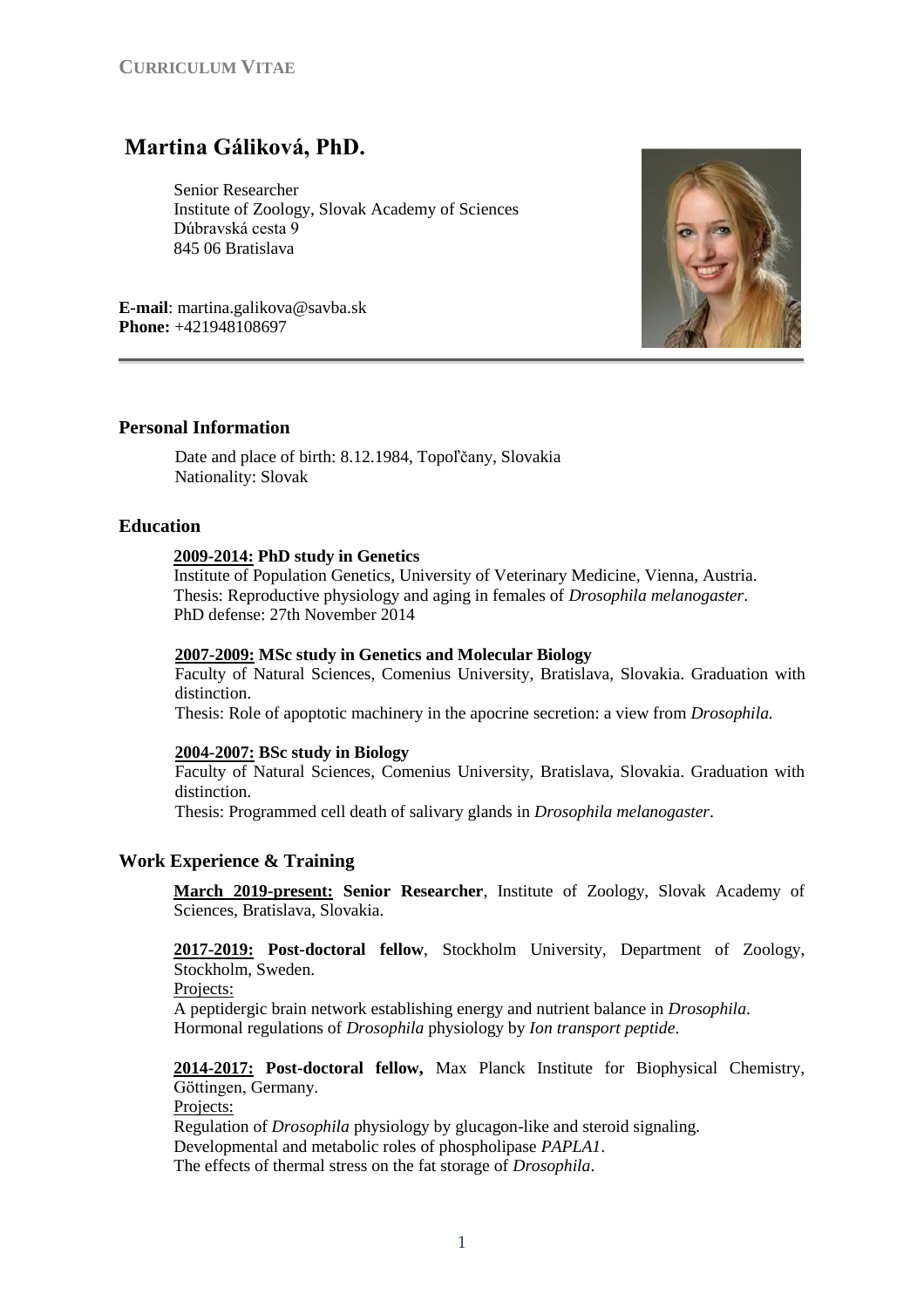**2013-2014: Pre-doctoral fellow**, Max Planck Institute for Biophysical Chemistry, Göttingen, Germany. Project:

Regulation of *Drosophila* physiology by glucagon-like and steroid signaling.

**2009-2013: Graduate student researcher**, Institute of Population Genetics, University of Veterinary Medicine, Vienna, Austria. Projects:

Reproductive physiology of *Drosophila*. Trade-offs between reproduction and lifespan. Natural variation in the morphological traits of *Drosophila.*

**2005-2009: Undergraduate training in** *Drosophila* **genetics**, Institute of Experimental Endocrinology, Slovak Academy of Sciences, Bratislava, Slovakia.

## **Other Training**

**Dorothea Schlözer Career Development Qualification Programme** (University of Göttingen, Germany, March 2015 - January 2016). Competitive program for 12 selected female participants. Program aiming to prepare for a leading role in research and teaching. The course combined a wide range of methods (individual and group coaching, workshops and training), mentoring and networking.

## **Obtained Research Funding**

Seal of Excellence research funding, 2019-2021, Slovak Academy of Sciences (69 600 EUR for research support).

#### **Recent Honors & Awards**

STS Young leader - representation of the Slovak Academy of Sciences at the *Science and Technology in Society forum*, Kyoto, Japan, 2019.

L'ORÉAL-UNESCO For Women in Science fellowship, Slovakia – National Young Talents Programme, 2019.

Drobnica´s Award (Slovakia, prize for the best work in biochemistry and molecular biology of a young investigator aged 35 or below), Slovakia, 2019.

Seal of Excellence Certificate (a quality label awarded to project proposals submitted to Horizon 2020, the EU's research and innovation funding program, to help these proposals find alternative funding), 2019.

#### **Scholarships**

Carl Tryggers Fellowship, project: A peptidergic brain network establishing energy and nutrient balance in *Drosophila*. Sweden, 2/2017-2/2019.

Max Planck Fellowship, project: Regulation of glycaemia, insulin sensitivity, and *Drosophila* metabolism by glucagon-like signaling. Germany, 08/2016 – 01/2017.

Max Planck Fellowship, project: Control of lipid homeostasis in *Drosophila* adults by Adipokinetic and steroid hormones. Germany, 01/2015- 07/2016.

Max Planck Fellowship, project: Steroid control of lipid homeostasis in *Drosophila* adults.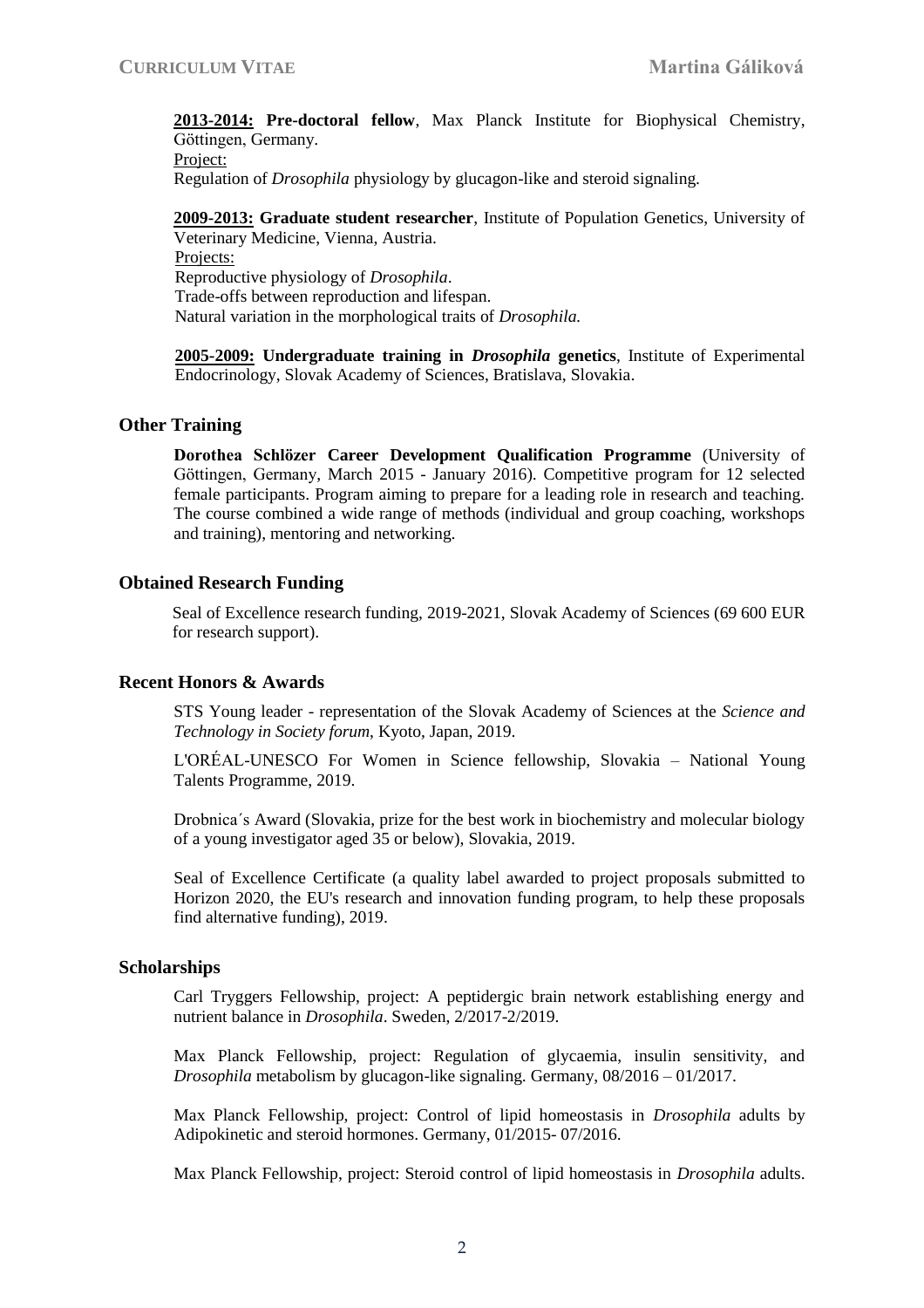Germany, 10/2013-01/2015.

# **Research Output Metrics**

Peer-reviewed publications: 16 (the first or the corresponding author on 10 publications) Citations: 368 (data from Google Scholar, November 2019) h-index: 9 i10-index: 9

# **Publications**

Klepsatel P.\*, Wildridge D., **Gáliková M.\*** Temperature induces changes in *Drosophila* fat reserves. 2019. *Scientific Reports.* Mar 27;9(1):5239. doi: 10.1038/s41598-019-41754-5. IF 4-01. Citations: 2. **\*corresponding author.**

Klepsatel P., Girish T. N., Dircksen H, **Gáliková M.** Reproductive fitness of *Drosophila* is maximised by optimal developmental temperature. 2019. *Journal of Experimental Biology.*  222(10). doi: 10.1242/jeb.202184. IF 3.02.

Klepsatel P.\*, Procházka M., **Gáliková M\***. Crowding of *Drosophila* larvae affects lifespan and other life-history traits via reduced availability of dietary yeast. 2018. *Experimental Gerontology.* 110: 298-308. doi.org/10.1016/j.exger.2018.06.016. IF at the time of publishing 3.22. Citations: 8. **\*corresponding author.** 

**Gáliková M**.**\***, Dircksen H., Nässel D. The thirsty fly: Ion transport peptide (ITP) is a novel endocrine regulator of water homeostasis of *Drosophila.* 2018. *PLOS Genetics.*  14(8):e1007618; doi: 10.1371/journal.pgen.1007618.IF at the time of publishing 5.54. Citations: 2. **\*corresponding author.**

**Gáliková M.\*** and Klepsatel P\*. Obesity and aging in the *Drosophila* model. 2018. *International Journal of Molecular Sciences.* 19:1896; doi:10.3390/ijms19071896*.* IF at the time of publishing 3.687. Citations: 12. **\*corresponding author.**

Brooke-Jones M., **Gáliková M.**, Dircksen H. Cyanobacterial Neurotoxin Beta-Methyl-Amino-l-Alanine Affects Dopaminergic Neurons in Optic Ganglia and Brain of *Daphnia magna*. 2018. *Toxins (Basel).* 10(12), 527; doi: 10.3390/toxins10120527. IF at the time of publishing 3.27. Citations: 2.

**Gáliková M.\***, Klepsatel P., Münch J., Kühnlein R.P\*. Spastic paraplegia-linked phospholipase *PAPLA1* is necessary for development, reproduction, and energy metabolism in *Drosophila. Scientific Reports*. 2017. Apr 19;7:46516. doi: 10.1038/srep46516. IF at the time of publishing 4.12. Citations: 4. **\*corresponding author.** 

**Gáliková M.**\*, Klepsatel P., Xu Y., Kühnlein R.P. The obesity-related Adipokinetic hormone controls feeding and expression of neuropeptide regulators of *Drosophila* metabolism. *European Journal of Lipid Science and Technology.* 2017. *119 (3),* doi: 10.1002/ejlt.201600138. IF at the time of publishing 2.2. Citations: 26. **\*corresponding author.**

Garschall K., Dellago H., **Gáliková M.,** Schosserer M., Flatt T., Grillari J. Ubiquitous overexpression of the DNA repair factor *dPrp19* reduces DNA damage and extends *Drosophila* life span. 2017. *Aging and Mechanism of Disease*. doi:10.1038/s41514-017- 0005-z. IF at the time of publishing – not awarded yet. Citations: 6.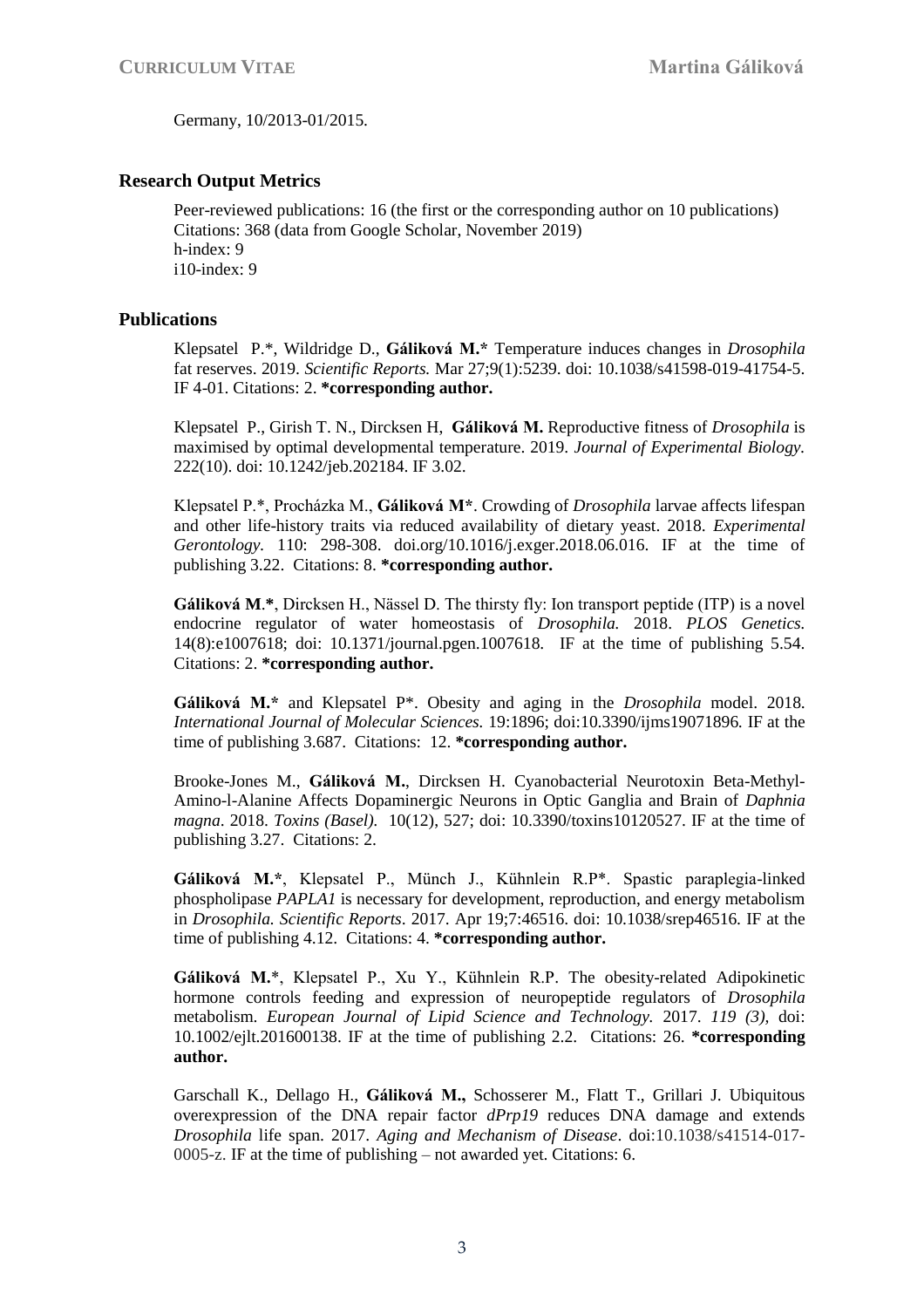Klepsatel P., **Gáliková M.**, Xu Y., Kühnlein R.P. Thermal stress depletes energy reserves in *Drosophila*. 2016. *Scientific Reports.* Sep 19;6:33667. doi: 10.1038/srep33667. IF at the time of publishing 4.26. Citations: 34.

**Gáliková M.**, Diesner M., Klepsatel P., Hehlert P., Xu Y., Bickmeyer I., Predel R., Kühnlein R.P. Energy homeostasis control in *Drosophila* adipokinetic hormone mutants. 2015. *Genetics.* 201:665-683. IF at the time of publishing 4.64. Citations: 75.

Klepsatel P., **Gáliková M.,** Huber C. D., Flatt T. Similarities and differences in altitudinal and latitudinal clines in morphological traits in *Drosophila melanogaster*. 2014. *Evolution*. 68:1385-98. IF at the time of publishing 4.61. Citations: 37.

Klepsatel P.\*, **Gáliková M.\*,** De Maio N., Ricci S., Schlötterer C., Flatt, T. Reproductive and post-reproductive life history of wild-caught *Drosophila melanogaster* under laboratory conditions. 2013. *Journal of Evolutionary Biology* 26: 1508-1520. IF at the time of publishing 3.48. Citations: 44. **\*authors contributed equally.** 

Klepsatel P., **Gáliková M.**, De Maio N., Huber C. D., Schlötterer C., Flatt T. Variation in thermal performance and reaction norms among populations of *Drosophila melanogaster*. 2013. *Evolution* 67: 3573-87. IF at the time of publishing 4.66. Citations: 49.

**Gáliková M**., Klepsatel P, Senti G, Flatt T. Steroid hormone regulation of *C. elegans* and *Drosophila* aging and life history. 2011. *Experimental Gerontology* 46:141-147. IF at the time of publishing 3.74. Citations: 48.

**Gáliková M**., Flatt T. Dietary restriction and other lifespan extending pathways converge at the activation of the downstream effector *takeout*. 2010. *Aging* 2:387-390. IF at the time of publishing 2.96. Citations: 18.

(citation data are from GoogleScholar, November 2019)

# **Invited Lectures**

Biocentrum of the University of Würzburg, Germany (July 2019, talk title: In search of a fly glucagon).

Dresden University of Technology, Germany (December 2018, talk title: In search of fly glucagon: Hunger, thirst and energy metabolism in *Drosophila*).

Faculty of Biological Sciences, University of South Bohemia, Czech republic (October 2018, talk title: The thirsty fly: Regulation of water homeostasis and energy balance *by Ion transport peptide*).

Max Planck Institute for Biophysicalk Chemistry, Göttingen, Germany (2016, Campus Seminar).

#### **Invited Talks at Research Conferences**

Frontiers in Insect Physiology, Czech Budweiss, Czech republic, 2019

17th European *Drosophila* Neurobiology Conference, Krakow, Poland, 2018

 $28<sup>th</sup>$  Conference of European Comparative Endocrinologists, Leuven, Belgium, 2016

2<sup>nd</sup> German Fly Metabolism Meeting, Bonn, Germany, 2015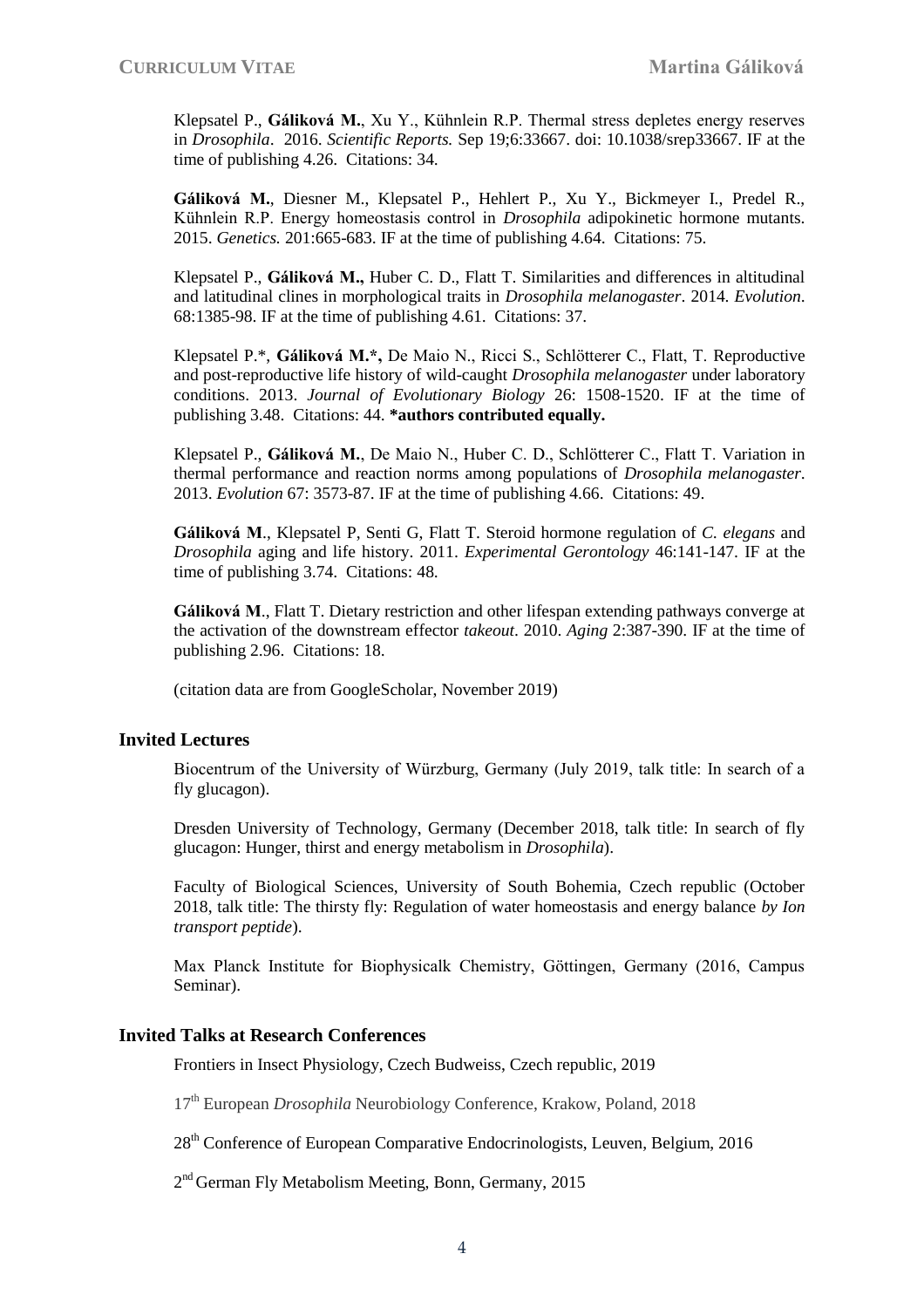4 th Meeting of the European Society for Evolutionary Biology, Lisbon, Portugal, 2012

2 nd Vienna *Drosophila* Meeting, Vienna, Austria, 2010

## **Other Presentations at International Conferences and Meetings**

26<sup>th</sup> European *Drosophila* Research Conference, Lausanne, Switzerland, 2019 (poster)

Insect Hormones meeting, Crete, Greece, 2019 (talk)

25th European *Drosophila* Research Conference, London, Great Britain, 2017 (poster) The Allied Genetics Conference / 57<sup>th</sup> Annual *Drosophila* Research Conference, Orlando, FL, USA, 2016 (poster)

2<sup>nd</sup> International Insect Hormone Workshop, Kolymbari, Crete, Greece, 2015 (talk)

Ecdysone workshop at the 53rd Annual *Drosophila* Research Conference, Chicago, IL, USA, 2012 (talk)

53rd Annual *Drosophila* Research Conference, Chicago, IL, USA, 2012 (poster)

18<sup>th</sup> International Ecdysone Workshop, Budweis, Czech republic, 2010 (poster)

# **Recent Outreach Activities for General Public**

Talk at the *European Researchers´ night*, September, 2019, Bratislava, Slovakia (talk title: Obesity studies in the fruit flies). Link: <https://www.nocvyskumnikov.sk/program/prednaska/lab/256.html>

Interview article for *SME*, one of the most widely read mainstream broadsheets in Slovakia. Topic: Obesity research in the fruit flies. November 2019. Link: [https://tech.sme.sk/c/22215491/biologicka-geny-obezity-existuju-skumame-ich-na-vinnych](https://tech.sme.sk/c/22215491/biologicka-geny-obezity-existuju-skumame-ich-na-vinnych-muskach.html)[muskach.html](https://tech.sme.sk/c/22215491/biologicka-geny-obezity-existuju-skumame-ich-na-vinnych-muskach.html)

Member of the panel discussion *Moja kariérna cesta* (My career journey) at the workshop for PhD students and young researchers *Naštartuj svoju kariéru vo vede* (Initiate your career in science), organized by Euraxess, Slovak Academy of Sciences, Science Park of Comenius University in Bratislava and SAIA). October 2019.

Interview article for *Horspodárske noviny*, one of the most widely read mainstream broadsheets in Slovakia. October 2019. Topic: Obesity research in the fruit flies. Link: [https://science.hnonline.sk/biologia-a-chemia/2037658-geneticka-ktora-skuma-sucasny](https://science.hnonline.sk/biologia-a-chemia/2037658-geneticka-ktora-skuma-sucasny-postrach-ludstva-vieme-stvorit-obezne-musky)[postrach-ludstva-vieme-stvorit-obezne-musky](https://science.hnonline.sk/biologia-a-chemia/2037658-geneticka-ktora-skuma-sucasny-postrach-ludstva-vieme-stvorit-obezne-musky)

# **Recent Media Coverage**

[https://science.hnonline.sk/biologia-a-chemia/2016994-vyskum-obezity-na-vinnych](https://science.hnonline.sk/biologia-a-chemia/2016994-vyskum-obezity-na-vinnych-muskach-a-vplyv-probiotik-na-crevnu-mikrofloru-ocenili-slovenske-vedkyne)[muskach-a-vplyv-probiotik-na-crevnu-mikrofloru-ocenili-slovenske-vedkyne](https://science.hnonline.sk/biologia-a-chemia/2016994-vyskum-obezity-na-vinnych-muskach-a-vplyv-probiotik-na-crevnu-mikrofloru-ocenili-slovenske-vedkyne)

[https://www.startitup.sk/vedkyna-martina-galikova-postavenie-zien-vo-vede-sa](https://www.startitup.sk/vedkyna-martina-galikova-postavenie-zien-vo-vede-sa-jednoznacne-zlepsuje/)[jednoznacne-zlepsuje/](https://www.startitup.sk/vedkyna-martina-galikova-postavenie-zien-vo-vede-sa-jednoznacne-zlepsuje/)

[https://vedanadosah.cvtisr.sk/projekt-loreal-unesco-pre-zeny-vo-vede-ocenil-dve-slovenske-](https://vedanadosah.cvtisr.sk/projekt-loreal-unesco-pre-zeny-vo-vede-ocenil-dve-slovenske-vyskumnicky)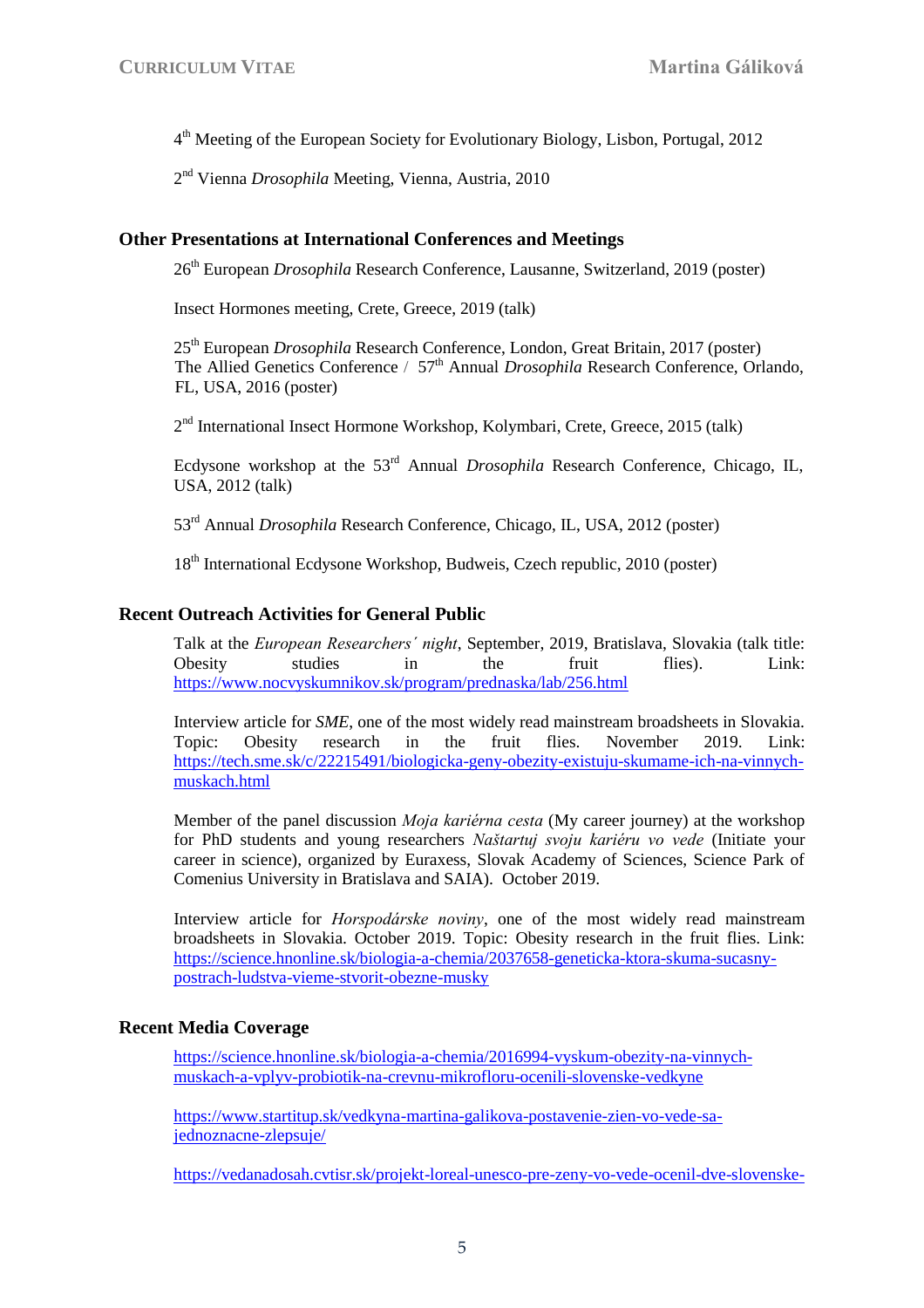## [vyskumnicky](https://vedanadosah.cvtisr.sk/projekt-loreal-unesco-pre-zeny-vo-vede-ocenil-dve-slovenske-vyskumnicky)

## **Teaching**

Teaching part of the 'Invertebrate Biomodels course', LV500 130, at the VetmedUni Vienna, Austria. Lecture: *Drosophila* functional genetics. Seminar: How to design a *Drosophila* genetic experiment. 01/2012 (with T. Flatt and A. Betancourt) and 01/2013 (with A. Betancourt and J. Blanco)

# **Supervision of Students (full supervision & design of their research projects)**

Diana Knoblochová (Bc student), Project: Metabolic programing of adult traits by larval diet of *Drosophila.* Comenius University, Bratislava, Slovakia. 2019-2020. Thesis to be defended in 2020.

Natália Ušáková (Bc student), Project: Hormonal control of thirst and hunger in *Drosophila.* Comenius University, Bratislava, Slovakia. 2019-2020. Thesis to be defended in 2020.

Judith Münch (internship), Project: Metabolic roles of phospholipase CG8552. Max Planck Institute for Biophysical Chemistry. Göttingen, Germany. 09/2015.

Ewa Kusber (Erasmus student), Project: Biological roles of phospholipase CG8552. Max Planck Institute for Biophysical Chemistry, Göttingen, Germany. 05-07/2014.

Pia Hager (high school student), Project: Nutritional shortage triggers destruction of egg chambers at mid-oogenesis via steroid signaling acting in columnar follicle cells. Vetmeduni Vienna, Austria. 09/2012.

Roman Maresch (Bc student), Project Work in Biomedicine & Biotechnology: Insulin signaling in the *Drosophila* ovary. Vetmeduni Vienna, Austria. 09/2011-01/2012.

Manuel Miller (Bc student), Project Work in Biomedicine & Biotechnology: Effect of different EcR isoforms on frequency of programmed cell death at mid-oogenesis. Vetmeduni Vienna, Austria. 2011. Project Work in Biomedicine & Biotechnology: The effect of overexpression of apoptotic genes on germline proliferation in *Drosophila*. Vetmeduni Vienna, Austria. 10-11/2010.

#### **Co-Supervision of Undergraduate Students**

Julia Steger (02-06/2010) Leo Edlinger (12/2010-11/2011) Jaqueline Kopp (02/2011) Bianca Neumeister (02/2011) (all at VetmedUni Vienna, Austria)

#### **Co-Supervision of Research Assistants / Technicians**

Jana Heidemann, Max Planck Institute for Biophysical Chemistry. Göttingen, Germany. 2014-2016 Anna Schönauer, VetmedUni Vienna, Austria. 2011

# **Research skills**

**Molecular biology:** DNA / RNA / protein extraction, agarose and polyacrylamide gel